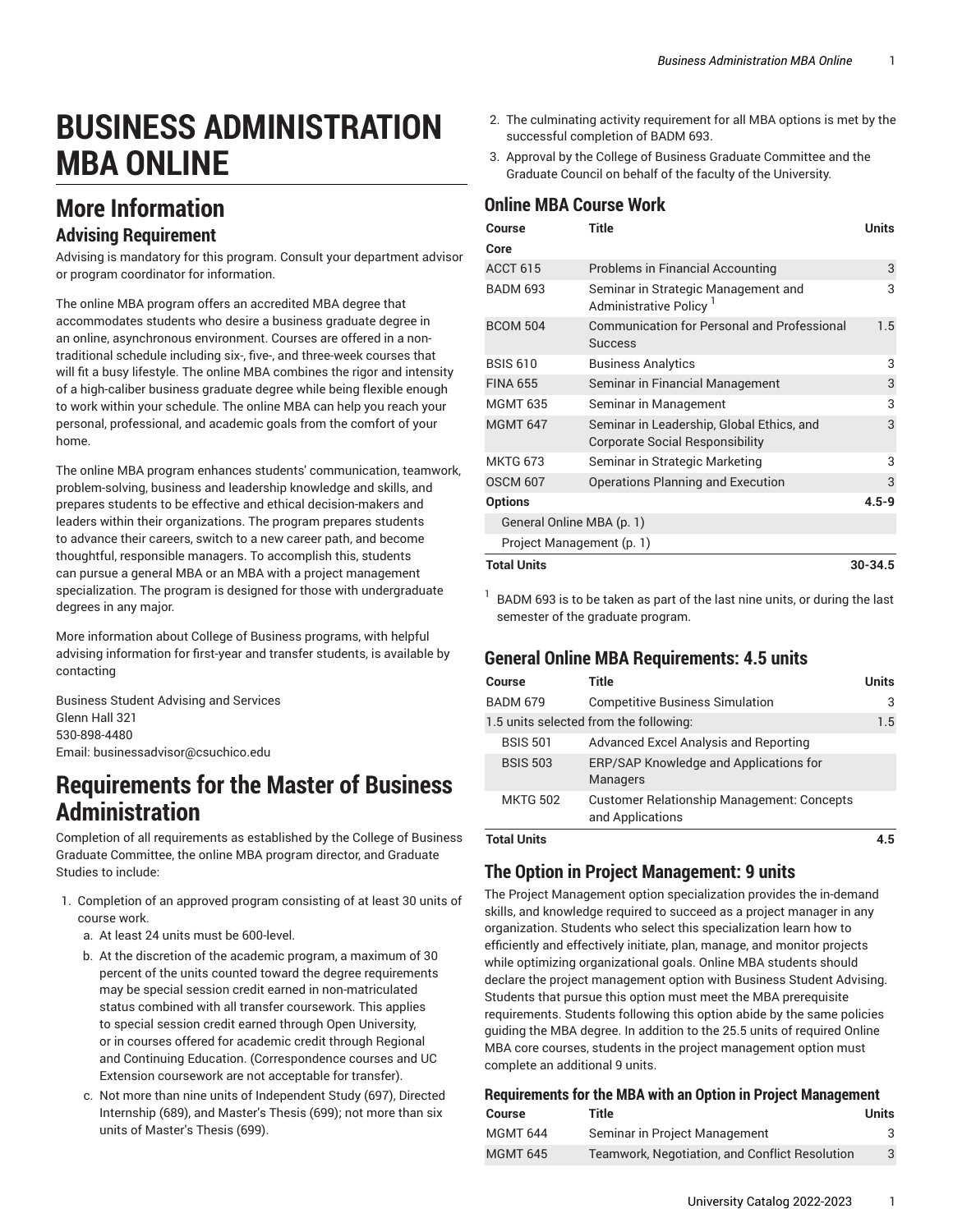| <b>Optimizing Project Goals and Outcomes</b><br>MGMT 646 |  |
|----------------------------------------------------------|--|

# **Graduate Grading Requirements**

All courses in the major (with the exceptions of Independent Study - 697, Comprehensive Examination - 696, Master's Project - 699P, and Master's Thesis - 699T) must be taken for a letter grade, except those courses specified by the department as ABC/No Credit (400/500-level courses), AB/No Credit (600-level courses), or Credit/No Credit grading only. A maximum of 10 units combined of ABC/No Credit, AB/No Credit, and Credit/No Credit grades may be used on the approved program (including 697, 696, 699P, 699T and courses outside the major). While grading standards are determined by individual programs and instructors, it is also the policy of the University that unsatisfactory grades may be given when work fails to reflect achievement of the high standards, including high writing standards, expected of students pursuing graduate study.

Students must maintain a minimum 3.0 grade point average in each of the following three categories: all course work taken at any accredited institution subsequent to admission to the master's program; all course work taken at California State University, Chico subsequent to admission to the program; and all courses on the approved master's degree program.

Students whose grade point average falls below 3.0 will be put on academic probation and after one additional semester without improvement may be disqualified from the program.

Continuous enrollment is required. At the discretion of the academic program, a maximum of 30 percent of the units counted toward the degree requirements may be special session credit earned in nonmatriculated status combined with all transfer coursework. This applies to special session credit earned through Open University, or in courses offered for academic credit through Regional and Continuing Education.

# **Graduate Time Limit**

All requirements for the degree are to be completed within five years of the end of the semester of enrollment in the oldest course applied toward the degree. See Master's Degree [Requirements \(https://](https://catalog.csuchico.edu/graduate-requirements/masters-degree-requirements/) [catalog.csuchico.edu/graduate-requirements/masters-degree](https://catalog.csuchico.edu/graduate-requirements/masters-degree-requirements/)[requirements/\)](https://catalog.csuchico.edu/graduate-requirements/masters-degree-requirements/) for complete details on general degree requirements.

## **Graduate Requirement in Writing Proficiency**

Writing proficiency is a graduation requirement. All MBA students will be required to demonstrate their writing competency. Writing proficiency for the MBA must be demonstrated through successful completion of MGMT 647.

## **Prerequisites to Graduate Study in Business**

Enrollment in graduate (600-level) MBA courses presupposes completion of the following courses with a C or higher:

| <b>Course</b>   | Title                                 | Units |
|-----------------|---------------------------------------|-------|
| ACCT 201        | Introduction to Financial Accounting  | 3     |
| ACCT 202        | Introduction to Managerial Accounting | 3     |
| <b>ECON 103</b> | Principles of Microeconomic Analysis  | 3     |

| <b>FINA 307</b> | Survey of Finance                           |  |
|-----------------|---------------------------------------------|--|
| MATH 108        | <b>Statistics of Business and Economics</b> |  |
| <b>MKTG 305</b> | Survey of Marketing                         |  |

The prerequisite courses can often be substituted with equivalent courses from other universities. For more information about substitutions, students should contact Business Student Advising or the Online MBA program director.

Students with a non-business baccalaureate are encouraged to consider pursuing an MBA.

Students without an undergraduate business degree have a choice to take the six prerequisites as campus-based courses, or can fulfill the ECON 103, FINA 307, MATH 105/MATH 108, and MKTG 305 requirements by enrolling in an approved, online, selfpaced set of modules. Details about fulfilling these four prerequisite courses with the self-paced modules are available on the [online MBA](https://online.csuchico.edu/business/mba/curriculum/) [Program](https://online.csuchico.edu/business/mba/curriculum/) website ([https://online.csuchico.edu/business/mba/](https://online.csuchico.edu/business/mba/curriculum/) [curriculum/](https://online.csuchico.edu/business/mba/curriculum/)) or by contacting Business Student Advising or the Online MBA Director. ACCT 201 and ACCT 202 must be taken as credit-bearing courses, either at Chico State or at another institution.

Business Student Advising and the Online MBA program director will determine whether unmet prerequisites remain, and how to best fulfill the prerequisite requirements.

There are two basic ways to complete the prerequisites. Students who meet entrance requirements but lack the prerequisites may be admitted as "conditionally classified" in the MBA program while they take the necessary prerequisite courses. Alternatively, students may choose to complete most or all of the prerequisites, here or elsewhere, prior to admission to the program. Consult Business Student Advising or the Online MBA program director to determine which option will best meet your needs and which prerequisites you may have already completed.

### **Required Academic Leveling Courses**

All admitted students are required to complete a series of academic leveling courses. The leveling courses ensure that students have the basic knowledge necessary prior to enrolling in 600-level courses. The academic leveling courses are fulfilled through a series of self-paced, online modules. Details about the academic leveling courses are available on the online MBA [Program](https://online.csuchico.edu/business/mba/curriculum/) website ([https://online.csuchico.edu/](https://online.csuchico.edu/business/mba/curriculum/) [business/mba/curriculum/](https://online.csuchico.edu/business/mba/curriculum/)) website or from Business Student Advising.

For students without an undergraduate business degree, the leveling courses can simultaneously fulfill some of the prerequisite requirements and the academic leveling requirement.

#### **Waiver of the academic leveling requirement**

Students may waive the leveling requirement if they have completed all the required prerequisite courses within the prior two years and earned a C or higher in each course. Waiver of prerequisites and the leveling requirement is subject to approval by Business Student Advising or the Online MBA program director.

## **Prerequisites for Admission to Conditionally Classified Status**

1. Satisfactory grade point average as specified in [Graduate](https://catalog.csuchico.edu/graduate-requirements/graduate-postbaccalaureate-admission-requirements/) and [Postbaccalaureate](https://catalog.csuchico.edu/graduate-requirements/graduate-postbaccalaureate-admission-requirements/) Admission Requirements [\(https://](https://catalog.csuchico.edu/graduate-requirements/graduate-postbaccalaureate-admission-requirements/) [catalog.csuchico.edu/graduate-requirements/graduate](https://catalog.csuchico.edu/graduate-requirements/graduate-postbaccalaureate-admission-requirements/)[postbaccalaureate-admission-requirements/](https://catalog.csuchico.edu/graduate-requirements/graduate-postbaccalaureate-admission-requirements/)).